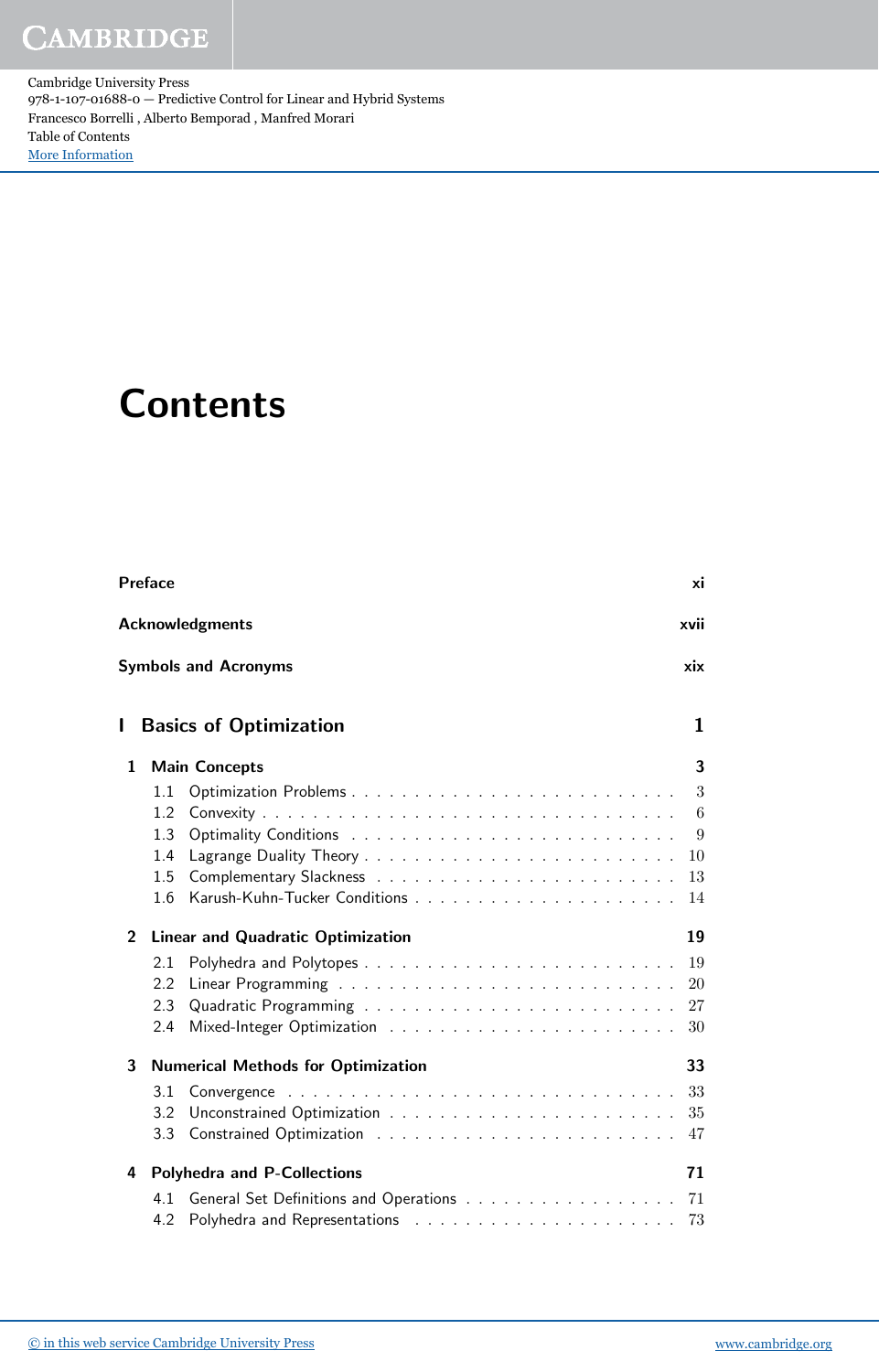Cambridge University Press 978-1-107-01688-0 — Predictive Control for Linear and Hybrid Systems Francesco Borrelli , Alberto Bemporad , Manfred Morari Table of Contents [More Information](www.cambridge.org/9781107016880)

| viii |   |                   | <b>Contents</b>                                              |  |
|------|---|-------------------|--------------------------------------------------------------|--|
|      |   | 4.3<br>4.4<br>4.5 | 76<br>78<br>88                                               |  |
|      | Ш |                   | 93<br><b>Multiparametric Programming</b>                     |  |
|      | 5 |                   | <b>Multiparametric Nonlinear Programming</b><br>95           |  |
|      |   | 5.1               | Introduction to Multiparametric Programs<br>95               |  |
|      |   | 5.2               | General Results for Multiparametric Nonlinear Programs<br>98 |  |
|      | 6 |                   | Multiparametric Programming: A Geometric Approach<br>107     |  |
|      |   | 6.1               | Multiparametric Programs with Linear Constraints 107         |  |
|      |   | 6.2               | Multiparametric Linear Programming 110                       |  |
|      |   | 6.3               | Multiparametric Quadratic Programming 125                    |  |
|      |   | 6.4               | Multiparametric Mixed-Integer Linear Programming 136         |  |
|      |   | 6.5               | Multiparametric Mixed-Integer Quadratic Programming 140      |  |
|      |   | 6.6               |                                                              |  |
|      | Ш |                   | 145<br><b>Optimal Control</b>                                |  |
|      | 7 |                   | <b>General Formulation and Discussion</b><br>147             |  |
|      |   | 7.1               |                                                              |  |
|      |   | 7.2               |                                                              |  |
|      |   | 7.3               |                                                              |  |
|      |   | 7.4               | Optimal Control Problem with Infinite Horizon 152            |  |
|      |   | 7.5               |                                                              |  |
|      | 8 |                   | <b>Linear Quadratic Optimal Control</b><br>163               |  |
|      |   |                   |                                                              |  |
|      |   | 8.2               |                                                              |  |
|      |   | 8.3               |                                                              |  |
|      |   | 8.4               |                                                              |  |
|      |   | 8.5               |                                                              |  |
|      | 9 |                   | Linear $1/\infty$ Norm Optimal Control<br>171                |  |
|      |   | 9.1               |                                                              |  |
|      |   | 9.2               |                                                              |  |
|      |   | 9.3               |                                                              |  |
|      |   | 9.4               |                                                              |  |
|      |   | 9.5               |                                                              |  |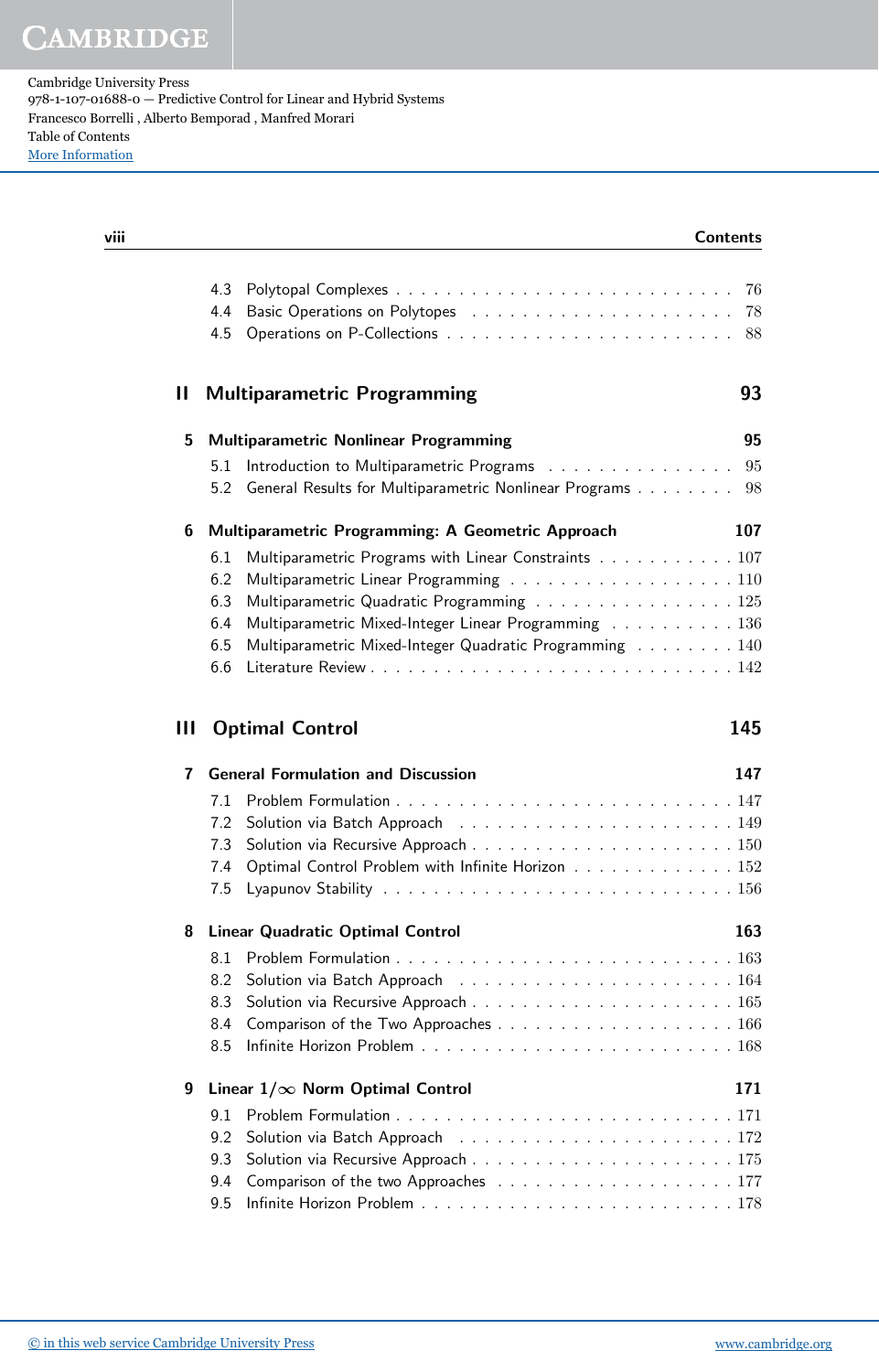**CAMBRIDGE** 

Cambridge University Press 978-1-107-01688-0 — Predictive Control for Linear and Hybrid Systems Francesco Borrelli , Alberto Bemporad , Manfred Morari Table of Contents [More Information](www.cambridge.org/9781107016880)

|    | <b>Contents</b>                                            |                                                                 |  |  |  |  |  |
|----|------------------------------------------------------------|-----------------------------------------------------------------|--|--|--|--|--|
| IV |                                                            | <b>Constrained Optimal Control of Linear Systems</b><br>181     |  |  |  |  |  |
| 10 | <b>Controllability, Reachability and Invariance</b><br>183 |                                                                 |  |  |  |  |  |
|    | 10.1                                                       |                                                                 |  |  |  |  |  |
|    | 10.2                                                       |                                                                 |  |  |  |  |  |
|    | 10.3                                                       | Robust Controllable and Reachable Sets 195                      |  |  |  |  |  |
|    | 10.4                                                       |                                                                 |  |  |  |  |  |
| 11 | <b>Constrained Optimal Control</b><br>211                  |                                                                 |  |  |  |  |  |
|    | 11.1                                                       |                                                                 |  |  |  |  |  |
|    | 11.2                                                       |                                                                 |  |  |  |  |  |
|    | 11.3                                                       |                                                                 |  |  |  |  |  |
|    | 11.4                                                       | 1-Norm and $\infty$ -Norm Case Solution 229                     |  |  |  |  |  |
|    | 11.5                                                       | State Feedback Solution, Minimum-Time Control 239               |  |  |  |  |  |
|    | 11.6                                                       | Comparison of the Design Approaches and Controllers 241         |  |  |  |  |  |
| 12 |                                                            | <b>Receding Horizon Control</b><br>243                          |  |  |  |  |  |
|    | 12.1                                                       |                                                                 |  |  |  |  |  |
|    | 12.2                                                       |                                                                 |  |  |  |  |  |
|    | 12.3                                                       |                                                                 |  |  |  |  |  |
|    | 12.4                                                       | State Feedback Solution of RHC, 2-Norm Case 257                 |  |  |  |  |  |
|    | 12.5                                                       | State Feedback Solution of RHC, 1-Norm, $\infty$ -Norm Case 260 |  |  |  |  |  |
|    | 12.6                                                       |                                                                 |  |  |  |  |  |
|    | 12.7                                                       |                                                                 |  |  |  |  |  |
|    | 12.8                                                       |                                                                 |  |  |  |  |  |
| 13 |                                                            | <b>Approximate Receding Horizon Control</b><br>277              |  |  |  |  |  |
|    | 13.1                                                       | Stability of Approximate Receding Horizon Control 278           |  |  |  |  |  |
|    | 13.2                                                       |                                                                 |  |  |  |  |  |
|    | 13.3                                                       | Partitioning and Interpolation Methods 285                      |  |  |  |  |  |
| 14 |                                                            | <b>On-Line Control Computation</b><br>301                       |  |  |  |  |  |
|    | 14.1                                                       | Storage and On-Line Evaluation of the PWA Control Law 301       |  |  |  |  |  |
|    | 14.2                                                       | Gradient Projection Methods Applied to MPC 312                  |  |  |  |  |  |
|    | 14.3                                                       | Interior Point Method Applied to MPC 315                        |  |  |  |  |  |
| 15 | <b>Constrained Robust Optimal Control</b><br>317           |                                                                 |  |  |  |  |  |
|    | 15.1                                                       |                                                                 |  |  |  |  |  |
|    | 15.2                                                       |                                                                 |  |  |  |  |  |
|    | 15.3                                                       | State Feedback Solution, Nominal Cost 330                       |  |  |  |  |  |
|    | 15.4                                                       | State Feedback Solution, Worst-Case Cost, 1-Norm and            |  |  |  |  |  |
|    |                                                            | 331                                                             |  |  |  |  |  |
|    | 15.5                                                       | Parametrizations of the Control Policies 336                    |  |  |  |  |  |